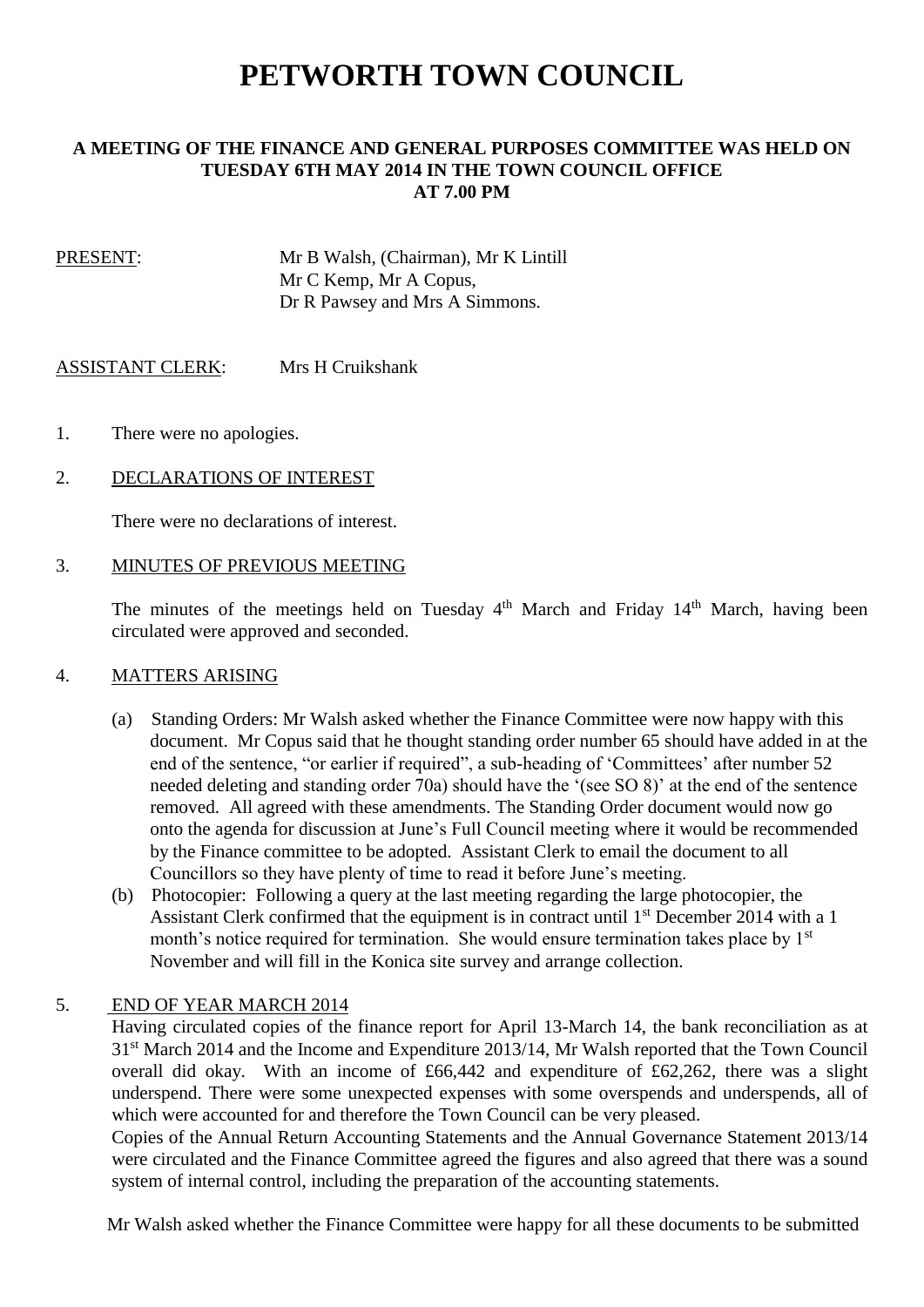to Full Council for approval. Mr Copus enquired whether the accounts could be presented without the two VAT figures and netted off. Mr Walsh said he would amend the document and send out to all Councillors to be signed off at the AGM where the Chairman will present the year-end figures.

## 6. NEW ACCOUNTS PACKAGE

 Mr Walsh explained that the current Quicken accounts package which the Clerk uses is not compatible with the new Town Council computer and the Assistant Clerk thought that it was best if a new package was purchased. She asked whether Councillors had a preferred format they would like to use. As no one was forthcoming with suggestions, the Assistant Town Clerk said to save money she would happily use her own spreadsheets and package she had created for her other Councils if this was acceptable. The Finance Committee agreed this.

Assistant Clerk's note: Following her resignation, the Assistant Clerk has withdrawn her offer.

# 7. CURRENT FINANCIAL SITUATION

 Mr Walsh circulated copies of the finance report for April 2014 and he asked if anyone had any questions they wished to ask. He highlighted that the Church Clock was under budget at £976. With regard to the Town Council underwriting the cost of the Neighbourhood Plan, it had been confirmed by the legal team at SALC that it was perfectly in order for these costs to be underwritten in the Town Council reserves. To date, £17,000 had been achieved in way of grants and pledges which leaves £23,000 which currently needed to be underwritten. Hopefully in time this amount will reduce with more grants money coming in. Dr Pawsey said it was important to keep an eye on the Town Council reserves. She suggested that there should be a breakdown on the finance report to show the spilt between the Town Council balance to date and the underwritten amount for the outstanding Neighbourhood Planning costs to show that this amount has not been forgotten. Mr Kemp agreed this would show responsible financial control. The Finance Committee agreed this change to the format and Mr Walsh said he would amend the report and re-circulate.

# 8. GRANTS INCLUDING GRANT TO SYLVIA BEAUFOY CENTRE

*Councillor Ken Lintill declared an interest in the Petworth Community Minibus grant request.*

 The following grants were agreed: Petworth Community Minibus (£500), Citizens Advice (£200), Victim Support (£100), 4SIGHT (£270), St Mary's Church (£300) and Petworth Festival (£750). It was agreed to put the Sylvia Beaufoy Centre grant on hold until Councillors had attended the AGM to be able to decide an amount to donate.

#### 9. ASSISTANT CLERK'S EXPENSES

 Mr Walsh asked whether the Finance Committee would think about paying the Assistant Clerk mileage. The Assistant Clerk added that with her other part-time roles, she is paid this and also asked whether the Council would consider paying a small amount of homeworking costs as she does currently work roughly half of her eight hours from home. Assistant Clerk to calculate some figures so the Finance Committee can see what sort of money is being requested and its effect on the budget.

# 10. TO CONSIDER OTHER ITEMS AT THE CHAIRMAN'S DISCRETION

 Mr Walsh said the bins in Rosemary Gardens were now being contracted to be emptied by CDC on a weekly basis on Thursdays. This of course has a financial implication. He added that the replacement bus shelter project on Tillington Road has been approved by the Insurance Company to go ahead. However there is a shortfall between the insured value of £4556 and the quoted price of £6244 which the Town Council will have to pay.

 Mr Walsh added that an invoice from AiRS had been received for £350 for their advice and help with applications for the Neighbourhood Plan. Several Councillors thought this support was free. Mr Walsh said that the understanding was that if the contract had been given to AiRS then it would have